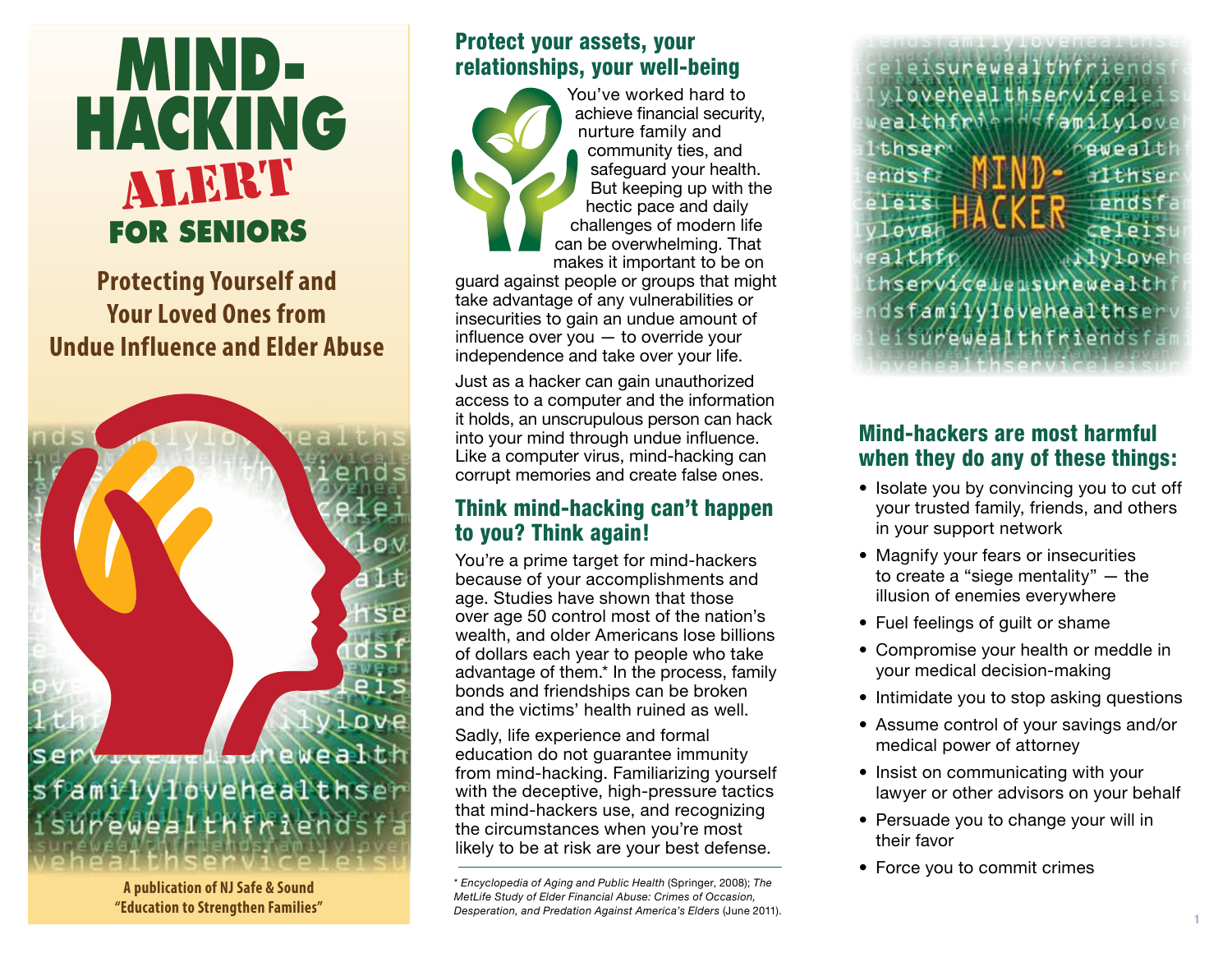#### How do mind-hackers worm their way into your life?

Disguising their cruel intentions with a friendly demeanor, con artists, thieves, destructive cults, unethical caregivers, and other devious individuals and groups may use any of the following tactics to gain your confidence:

- Pretend to be your new best friend, soul mate, or ideal caregiver
- Come across as an ordinary family, absorbing you into theirs
- Masquerade as a club, self-help group, or religion
- "Love bomb" you repeatedly flatter you and pay you an unusual amount of attention
- Lure you with sex, companionship, or gifts after knowing you for only a short time
- Claim they're the only ones who understand you and can solve your problems
- Make you believe you have an illness only they can cure
- Promise you a way to "get rich quick"

#### How do mind-hackers maintain their control over you?

Once they have your trust, mind-hackers may use exaggerated claims or scare tactics to trap and exploit you. To tighten their control, they may:

- Force you to schedule all your activities around them
- Restrict your access to media and other objective sources of information
- Check in with you excessively, even late at night or when they know you're busy and expect you to do the same
- Label those you previously trusted and loved as "negative," "contaminated," "toxic," or "unenlightened"
- Insist that they're your new family
- Demand that you stop communicating with or keep secrets from others
- Convince you that they're entitled to your savings or other assets
- Tell you that thinking for yourself interferes with finding happiness or "truth"
- Disrupt your eating and/or sleeping habits
- Trivialize or make you give up social, recreational, religious, political, or other activities that are important to you
- Shun, shame, or hurt you if you raise questions or express doubts
- Rush you into marriage or another serious commitment

**Sate** 

All these tactics increase the All these tactics increase the mind-hackers' undue influence mind-hackers' undue influence over you, emotionally manipulate over you, emotionally manipulate you, short-circuit your ability you, short-circuit your ability to think critically, and undermine to think critically, and undermine your previous relationships so your previous relationships so that you become dependent that you become dependent on the mind-hackers. on the mind-hackers.

## **The Spectrum of Influence**

There are various degrees of social influence all around you. Learning to recognize them is key to protecting yourself from exploitative relationships.

| <b>Safe to Continue:</b><br><b>Ethical Influence</b>                                                                                                                                          | <b>Caution —</b><br>Early Signs of Mind-Hacking                                                                                                                 | Danger!<br>Undue Influence                                                                                                                                                                              |
|-----------------------------------------------------------------------------------------------------------------------------------------------------------------------------------------------|-----------------------------------------------------------------------------------------------------------------------------------------------------------------|---------------------------------------------------------------------------------------------------------------------------------------------------------------------------------------------------------|
| O Nurtures your independence<br>$\bigcirc$ Respects your other<br>relationships and interests<br>$\bigcirc$ Encourages access to<br>information<br>O Leaves you in control of<br>your choices | O Disregards your personal<br>boundaries<br>O Pressures your thoughts,<br>feelings, and behavior<br>O Begins to isolate you<br>O Leaves you feeling<br>confused | $\bigcirc$ Fuels fears<br>O Controls your time and keeps<br>you isolated from others<br>O Demands unquestioning<br>commitment<br>O Leaves you obligated to get<br>permission before making<br>decisions |